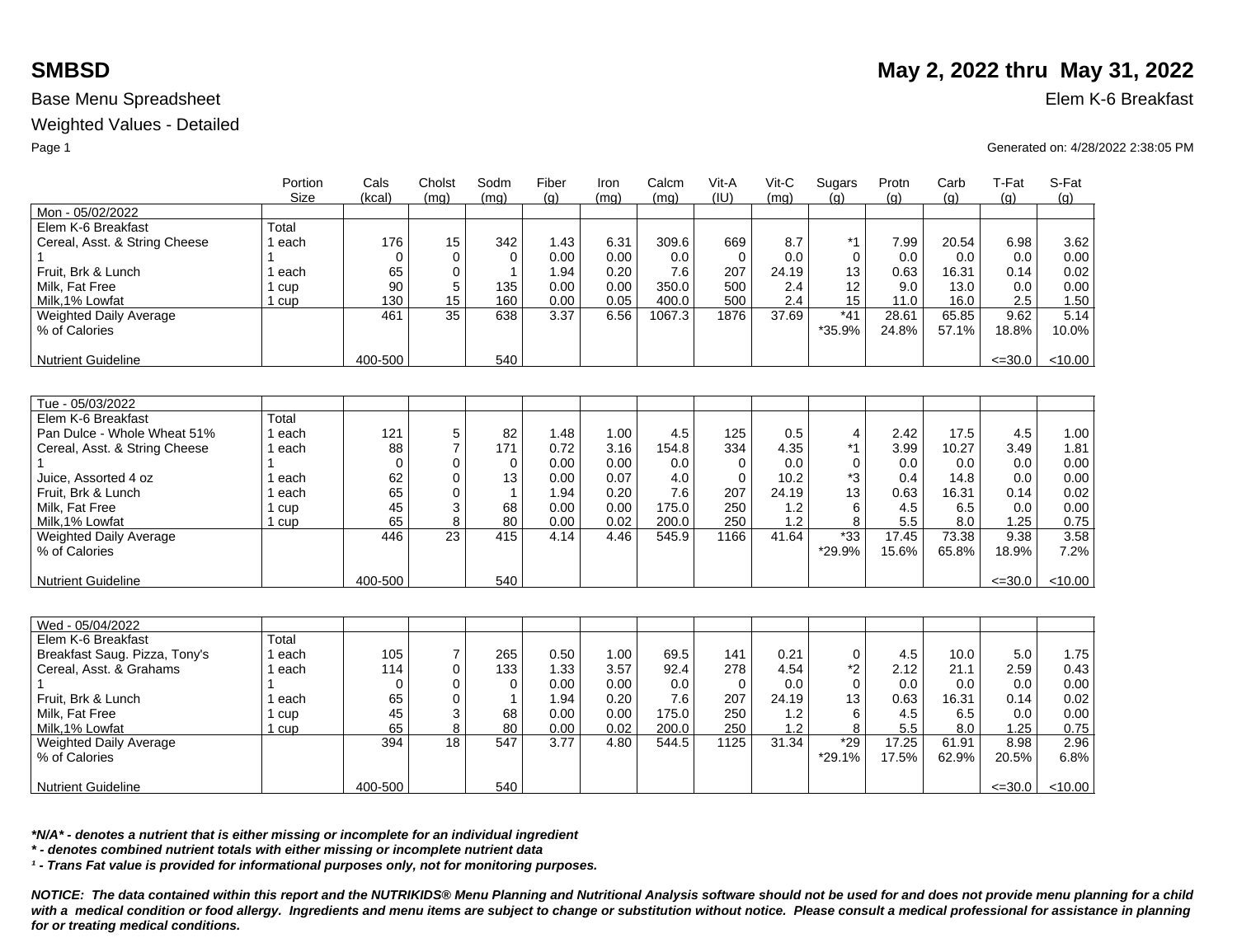### Weighted Values - Detailed

| Thu - 05/05/2022<br>Total<br>Elem K-6 Breakfast<br>$\overline{c}$<br>25<br>1.2<br>13<br>1.75<br>Danish Pastry, Fruit<br>1 each<br>150<br>140<br>3.00<br>0.54<br>26.0<br>2.5<br>27.5<br>3.5<br>$\overline{7}$<br>$*1$<br>88<br>0.72<br>3.16<br>334<br>4.35<br>3.99<br>3.49<br>1.81<br>Cereal, Asst. & String Cheese<br>1 each<br>171<br>154.8<br>10.27<br>$\mathbf 0$<br>0.00<br>0.0<br>$\mathbf 0$<br>0.00<br>0<br>0.00<br>0.0<br>0<br>0.0<br>0.0<br>0.0<br>0<br>Fruit. Brk & Lunch<br>65<br>$\Omega$<br>0.20<br>24.19<br>0.63<br>0.02<br>1.94<br>7.6<br>207<br>13<br>16.31<br>0.14<br>1 each<br>1<br>*3<br>62<br>$\mathbf 0$<br>0.00<br>0.07<br>4.0<br>10.2<br>Juice. Assorted 4 oz<br>13<br>$\mathbf 0$<br>0.4<br>14.8<br>0.0<br>0.00<br>1 each<br>$\sqrt{3}$<br>45<br>68<br>1.2<br>Milk. Fat Free<br>0.00<br>0.00<br>175.0<br>250<br>6<br>4.5<br>6.5<br>0.0<br>0.00<br>1 cup<br>1.2<br>Milk, 1% Lowfat<br>65<br>8<br>80<br>0.02<br>200.0<br>250<br>8<br>5.5<br>1.25<br>$1$ cup<br>0.00<br>8.0<br>0.75<br>20<br>42.34<br>$*43$<br>17.52<br>83.38<br>8.38<br>4.33<br>Weighted Daily Average<br>475<br>473<br>5.66<br>4.00<br>567.5<br>1066<br>$*36.1%$<br>% of Calories<br>14.8%<br>70.2%<br>15.9%<br>8.2%<br>400-500<br>540<br>< 10.00<br><b>Nutrient Guideline</b><br>$\leq 30.0$<br>Fri - 05/06/2022<br>Elem K-6 Breakfast<br>Total<br>228<br>7.14<br>*4<br>Cereal, Asst. & Grahams<br>1 each<br>$\mathbf 0$<br>266<br>2.66<br>184.8<br>555<br>9.08<br>4.24<br>42.2<br>5.18<br>0.87<br>$\mathbf 0$<br>0.00<br>0.00<br>0.0<br>$\mathbf 0$<br>0.0<br>0.0<br>0.0<br>0.00<br>$\Omega$<br>0.0<br>$\Omega$<br>$\Omega$<br>Fruit, Brk & Lunch<br>7.6<br>65<br>0<br>0.20<br>207<br>0.63<br>0.02<br>1.94<br>24.19<br>13<br>16.31<br>0.14<br>1 each<br>1<br>3<br>0.00<br>Milk, Fat Free<br>45<br>0.00<br>175.0<br>1.2<br>6<br>0.00<br>68<br>250<br>4.5<br>6.5<br>0.0<br>1 cup<br>8<br>65<br>80<br>0.02<br>200.0<br>1.2<br>8<br>5.5<br>Milk, 1% Lowfat<br>0.00<br>250<br>8.0<br>1.25<br>0.75<br>1 <sub>cup</sub><br>10 <sup>1</sup><br>$*31$<br>403<br>415<br>7.37<br>1262<br>35.67<br>14.87<br>73.01<br>6.57<br>1.64<br>Weighted Daily Average<br>4.60<br>567.4 | Portion<br>Size | Cals<br>(kcal) | Cholst<br>(mq) | Sodm<br>(mq) | Fiber<br>(q) | Iron<br>(mq) | Calcm<br>(mq) | Vit-A<br>(IU) | Vit-C<br>(mq) | Sugars<br>(q) | Protn<br>(q) | Carb<br>(q) | T-Fat<br>(q) | S-Fat<br>(g) |
|-----------------------------------------------------------------------------------------------------------------------------------------------------------------------------------------------------------------------------------------------------------------------------------------------------------------------------------------------------------------------------------------------------------------------------------------------------------------------------------------------------------------------------------------------------------------------------------------------------------------------------------------------------------------------------------------------------------------------------------------------------------------------------------------------------------------------------------------------------------------------------------------------------------------------------------------------------------------------------------------------------------------------------------------------------------------------------------------------------------------------------------------------------------------------------------------------------------------------------------------------------------------------------------------------------------------------------------------------------------------------------------------------------------------------------------------------------------------------------------------------------------------------------------------------------------------------------------------------------------------------------------------------------------------------------------------------------------------------------------------------------------------------------------------------------------------------------------------------------------------------------------------------------------------------------------------------------------------------------------------------------------------------------------------------------------------------------------------------------------------------------------------------------------|-----------------|----------------|----------------|--------------|--------------|--------------|---------------|---------------|---------------|---------------|--------------|-------------|--------------|--------------|
|                                                                                                                                                                                                                                                                                                                                                                                                                                                                                                                                                                                                                                                                                                                                                                                                                                                                                                                                                                                                                                                                                                                                                                                                                                                                                                                                                                                                                                                                                                                                                                                                                                                                                                                                                                                                                                                                                                                                                                                                                                                                                                                                                           |                 |                |                |              |              |              |               |               |               |               |              |             |              |              |
|                                                                                                                                                                                                                                                                                                                                                                                                                                                                                                                                                                                                                                                                                                                                                                                                                                                                                                                                                                                                                                                                                                                                                                                                                                                                                                                                                                                                                                                                                                                                                                                                                                                                                                                                                                                                                                                                                                                                                                                                                                                                                                                                                           |                 |                |                |              |              |              |               |               |               |               |              |             |              |              |
|                                                                                                                                                                                                                                                                                                                                                                                                                                                                                                                                                                                                                                                                                                                                                                                                                                                                                                                                                                                                                                                                                                                                                                                                                                                                                                                                                                                                                                                                                                                                                                                                                                                                                                                                                                                                                                                                                                                                                                                                                                                                                                                                                           |                 |                |                |              |              |              |               |               |               |               |              |             |              |              |
|                                                                                                                                                                                                                                                                                                                                                                                                                                                                                                                                                                                                                                                                                                                                                                                                                                                                                                                                                                                                                                                                                                                                                                                                                                                                                                                                                                                                                                                                                                                                                                                                                                                                                                                                                                                                                                                                                                                                                                                                                                                                                                                                                           |                 |                |                |              |              |              |               |               |               |               |              |             |              |              |
|                                                                                                                                                                                                                                                                                                                                                                                                                                                                                                                                                                                                                                                                                                                                                                                                                                                                                                                                                                                                                                                                                                                                                                                                                                                                                                                                                                                                                                                                                                                                                                                                                                                                                                                                                                                                                                                                                                                                                                                                                                                                                                                                                           |                 |                |                |              |              |              |               |               |               |               |              |             |              |              |
|                                                                                                                                                                                                                                                                                                                                                                                                                                                                                                                                                                                                                                                                                                                                                                                                                                                                                                                                                                                                                                                                                                                                                                                                                                                                                                                                                                                                                                                                                                                                                                                                                                                                                                                                                                                                                                                                                                                                                                                                                                                                                                                                                           |                 |                |                |              |              |              |               |               |               |               |              |             |              |              |
|                                                                                                                                                                                                                                                                                                                                                                                                                                                                                                                                                                                                                                                                                                                                                                                                                                                                                                                                                                                                                                                                                                                                                                                                                                                                                                                                                                                                                                                                                                                                                                                                                                                                                                                                                                                                                                                                                                                                                                                                                                                                                                                                                           |                 |                |                |              |              |              |               |               |               |               |              |             |              |              |
|                                                                                                                                                                                                                                                                                                                                                                                                                                                                                                                                                                                                                                                                                                                                                                                                                                                                                                                                                                                                                                                                                                                                                                                                                                                                                                                                                                                                                                                                                                                                                                                                                                                                                                                                                                                                                                                                                                                                                                                                                                                                                                                                                           |                 |                |                |              |              |              |               |               |               |               |              |             |              |              |
|                                                                                                                                                                                                                                                                                                                                                                                                                                                                                                                                                                                                                                                                                                                                                                                                                                                                                                                                                                                                                                                                                                                                                                                                                                                                                                                                                                                                                                                                                                                                                                                                                                                                                                                                                                                                                                                                                                                                                                                                                                                                                                                                                           |                 |                |                |              |              |              |               |               |               |               |              |             |              |              |
|                                                                                                                                                                                                                                                                                                                                                                                                                                                                                                                                                                                                                                                                                                                                                                                                                                                                                                                                                                                                                                                                                                                                                                                                                                                                                                                                                                                                                                                                                                                                                                                                                                                                                                                                                                                                                                                                                                                                                                                                                                                                                                                                                           |                 |                |                |              |              |              |               |               |               |               |              |             |              |              |
|                                                                                                                                                                                                                                                                                                                                                                                                                                                                                                                                                                                                                                                                                                                                                                                                                                                                                                                                                                                                                                                                                                                                                                                                                                                                                                                                                                                                                                                                                                                                                                                                                                                                                                                                                                                                                                                                                                                                                                                                                                                                                                                                                           |                 |                |                |              |              |              |               |               |               |               |              |             |              |              |
|                                                                                                                                                                                                                                                                                                                                                                                                                                                                                                                                                                                                                                                                                                                                                                                                                                                                                                                                                                                                                                                                                                                                                                                                                                                                                                                                                                                                                                                                                                                                                                                                                                                                                                                                                                                                                                                                                                                                                                                                                                                                                                                                                           |                 |                |                |              |              |              |               |               |               |               |              |             |              |              |
|                                                                                                                                                                                                                                                                                                                                                                                                                                                                                                                                                                                                                                                                                                                                                                                                                                                                                                                                                                                                                                                                                                                                                                                                                                                                                                                                                                                                                                                                                                                                                                                                                                                                                                                                                                                                                                                                                                                                                                                                                                                                                                                                                           |                 |                |                |              |              |              |               |               |               |               |              |             |              |              |
|                                                                                                                                                                                                                                                                                                                                                                                                                                                                                                                                                                                                                                                                                                                                                                                                                                                                                                                                                                                                                                                                                                                                                                                                                                                                                                                                                                                                                                                                                                                                                                                                                                                                                                                                                                                                                                                                                                                                                                                                                                                                                                                                                           |                 |                |                |              |              |              |               |               |               |               |              |             |              |              |
|                                                                                                                                                                                                                                                                                                                                                                                                                                                                                                                                                                                                                                                                                                                                                                                                                                                                                                                                                                                                                                                                                                                                                                                                                                                                                                                                                                                                                                                                                                                                                                                                                                                                                                                                                                                                                                                                                                                                                                                                                                                                                                                                                           |                 |                |                |              |              |              |               |               |               |               |              |             |              |              |
|                                                                                                                                                                                                                                                                                                                                                                                                                                                                                                                                                                                                                                                                                                                                                                                                                                                                                                                                                                                                                                                                                                                                                                                                                                                                                                                                                                                                                                                                                                                                                                                                                                                                                                                                                                                                                                                                                                                                                                                                                                                                                                                                                           |                 |                |                |              |              |              |               |               |               |               |              |             |              |              |
|                                                                                                                                                                                                                                                                                                                                                                                                                                                                                                                                                                                                                                                                                                                                                                                                                                                                                                                                                                                                                                                                                                                                                                                                                                                                                                                                                                                                                                                                                                                                                                                                                                                                                                                                                                                                                                                                                                                                                                                                                                                                                                                                                           |                 |                |                |              |              |              |               |               |               |               |              |             |              |              |
|                                                                                                                                                                                                                                                                                                                                                                                                                                                                                                                                                                                                                                                                                                                                                                                                                                                                                                                                                                                                                                                                                                                                                                                                                                                                                                                                                                                                                                                                                                                                                                                                                                                                                                                                                                                                                                                                                                                                                                                                                                                                                                                                                           |                 |                |                |              |              |              |               |               |               |               |              |             |              |              |
|                                                                                                                                                                                                                                                                                                                                                                                                                                                                                                                                                                                                                                                                                                                                                                                                                                                                                                                                                                                                                                                                                                                                                                                                                                                                                                                                                                                                                                                                                                                                                                                                                                                                                                                                                                                                                                                                                                                                                                                                                                                                                                                                                           |                 |                |                |              |              |              |               |               |               |               |              |             |              |              |
|                                                                                                                                                                                                                                                                                                                                                                                                                                                                                                                                                                                                                                                                                                                                                                                                                                                                                                                                                                                                                                                                                                                                                                                                                                                                                                                                                                                                                                                                                                                                                                                                                                                                                                                                                                                                                                                                                                                                                                                                                                                                                                                                                           |                 |                |                |              |              |              |               |               |               |               |              |             |              |              |
|                                                                                                                                                                                                                                                                                                                                                                                                                                                                                                                                                                                                                                                                                                                                                                                                                                                                                                                                                                                                                                                                                                                                                                                                                                                                                                                                                                                                                                                                                                                                                                                                                                                                                                                                                                                                                                                                                                                                                                                                                                                                                                                                                           |                 |                |                |              |              |              |               |               |               |               |              |             |              |              |
|                                                                                                                                                                                                                                                                                                                                                                                                                                                                                                                                                                                                                                                                                                                                                                                                                                                                                                                                                                                                                                                                                                                                                                                                                                                                                                                                                                                                                                                                                                                                                                                                                                                                                                                                                                                                                                                                                                                                                                                                                                                                                                                                                           |                 |                |                |              |              |              |               |               |               |               |              |             |              |              |
|                                                                                                                                                                                                                                                                                                                                                                                                                                                                                                                                                                                                                                                                                                                                                                                                                                                                                                                                                                                                                                                                                                                                                                                                                                                                                                                                                                                                                                                                                                                                                                                                                                                                                                                                                                                                                                                                                                                                                                                                                                                                                                                                                           |                 |                |                |              |              |              |               |               |               |               |              |             |              |              |
|                                                                                                                                                                                                                                                                                                                                                                                                                                                                                                                                                                                                                                                                                                                                                                                                                                                                                                                                                                                                                                                                                                                                                                                                                                                                                                                                                                                                                                                                                                                                                                                                                                                                                                                                                                                                                                                                                                                                                                                                                                                                                                                                                           |                 |                |                |              |              |              |               |               |               |               |              |             |              |              |
| *30.6%<br>3.7%<br>% of Calories<br>14.8%<br>72.5%<br>14.7%                                                                                                                                                                                                                                                                                                                                                                                                                                                                                                                                                                                                                                                                                                                                                                                                                                                                                                                                                                                                                                                                                                                                                                                                                                                                                                                                                                                                                                                                                                                                                                                                                                                                                                                                                                                                                                                                                                                                                                                                                                                                                                |                 |                |                |              |              |              |               |               |               |               |              |             |              |              |
| 400-500<br>540<br>< 10.00<br><b>Nutrient Guideline</b><br>$\leq 30.0$                                                                                                                                                                                                                                                                                                                                                                                                                                                                                                                                                                                                                                                                                                                                                                                                                                                                                                                                                                                                                                                                                                                                                                                                                                                                                                                                                                                                                                                                                                                                                                                                                                                                                                                                                                                                                                                                                                                                                                                                                                                                                     |                 |                |                |              |              |              |               |               |               |               |              |             |              |              |
|                                                                                                                                                                                                                                                                                                                                                                                                                                                                                                                                                                                                                                                                                                                                                                                                                                                                                                                                                                                                                                                                                                                                                                                                                                                                                                                                                                                                                                                                                                                                                                                                                                                                                                                                                                                                                                                                                                                                                                                                                                                                                                                                                           |                 |                |                |              |              |              |               |               |               |               |              |             |              |              |
|                                                                                                                                                                                                                                                                                                                                                                                                                                                                                                                                                                                                                                                                                                                                                                                                                                                                                                                                                                                                                                                                                                                                                                                                                                                                                                                                                                                                                                                                                                                                                                                                                                                                                                                                                                                                                                                                                                                                                                                                                                                                                                                                                           |                 |                |                |              |              |              |               |               |               |               |              |             |              |              |
| Mon - 05/09/2022                                                                                                                                                                                                                                                                                                                                                                                                                                                                                                                                                                                                                                                                                                                                                                                                                                                                                                                                                                                                                                                                                                                                                                                                                                                                                                                                                                                                                                                                                                                                                                                                                                                                                                                                                                                                                                                                                                                                                                                                                                                                                                                                          |                 |                |                |              |              |              |               |               |               |               |              |             |              |              |
| Elem K-6 Breakfast<br>Total                                                                                                                                                                                                                                                                                                                                                                                                                                                                                                                                                                                                                                                                                                                                                                                                                                                                                                                                                                                                                                                                                                                                                                                                                                                                                                                                                                                                                                                                                                                                                                                                                                                                                                                                                                                                                                                                                                                                                                                                                                                                                                                               |                 |                |                |              |              |              |               |               |               |               |              |             |              |              |
| $*1$<br>176<br>342<br>6.31<br>309.6<br>8.7<br>3.62<br>Cereal, Asst. & String Cheese<br>1 each<br>15<br>1.43<br>669<br>7.99<br>20.54<br>6.98                                                                                                                                                                                                                                                                                                                                                                                                                                                                                                                                                                                                                                                                                                                                                                                                                                                                                                                                                                                                                                                                                                                                                                                                                                                                                                                                                                                                                                                                                                                                                                                                                                                                                                                                                                                                                                                                                                                                                                                                               |                 |                |                |              |              |              |               |               |               |               |              |             |              |              |
| $\mathbf 0$<br>0.00<br>0.00<br>$\mathbf 0$<br>0.0<br>$\mathbf 0$<br>0.0<br>0.00<br>0<br>0.0<br>0.0<br>0.0<br>$\Omega$                                                                                                                                                                                                                                                                                                                                                                                                                                                                                                                                                                                                                                                                                                                                                                                                                                                                                                                                                                                                                                                                                                                                                                                                                                                                                                                                                                                                                                                                                                                                                                                                                                                                                                                                                                                                                                                                                                                                                                                                                                     |                 |                |                |              |              |              |               |               |               |               |              |             |              |              |
| 7.6<br>207<br>Fruit, Brk & Lunch<br>65<br>0<br>1.94<br>0.20<br>24.19<br>13<br>0.63<br>16.31<br>0.14<br>0.02<br>1 each<br>$\mathbf 1$                                                                                                                                                                                                                                                                                                                                                                                                                                                                                                                                                                                                                                                                                                                                                                                                                                                                                                                                                                                                                                                                                                                                                                                                                                                                                                                                                                                                                                                                                                                                                                                                                                                                                                                                                                                                                                                                                                                                                                                                                      |                 |                |                |              |              |              |               |               |               |               |              |             |              |              |
| 5<br>0.00<br>0.00<br>12<br>Milk, Fat Free<br>90<br>135<br>350.0<br>500<br>2.4<br>9.0<br>13.0<br>0.0<br>0.00<br>1 cup                                                                                                                                                                                                                                                                                                                                                                                                                                                                                                                                                                                                                                                                                                                                                                                                                                                                                                                                                                                                                                                                                                                                                                                                                                                                                                                                                                                                                                                                                                                                                                                                                                                                                                                                                                                                                                                                                                                                                                                                                                      |                 |                |                |              |              |              |               |               |               |               |              |             |              |              |
| 15<br>15<br>130<br>160<br>0.00<br>0.05<br>400.0<br>500<br>2.4<br>11.0<br>2.5<br>Milk.1% Lowfat<br>16.0<br>1.50<br>1 cup                                                                                                                                                                                                                                                                                                                                                                                                                                                                                                                                                                                                                                                                                                                                                                                                                                                                                                                                                                                                                                                                                                                                                                                                                                                                                                                                                                                                                                                                                                                                                                                                                                                                                                                                                                                                                                                                                                                                                                                                                                   |                 |                |                |              |              |              |               |               |               |               |              |             |              |              |
| 35<br>37.69<br>461<br>638<br>3.37<br>6.56<br>1067.3<br>1876<br>$*41$<br>28.61<br>65.85<br>9.62<br>5.14<br>Weighted Daily Average                                                                                                                                                                                                                                                                                                                                                                                                                                                                                                                                                                                                                                                                                                                                                                                                                                                                                                                                                                                                                                                                                                                                                                                                                                                                                                                                                                                                                                                                                                                                                                                                                                                                                                                                                                                                                                                                                                                                                                                                                          |                 |                |                |              |              |              |               |               |               |               |              |             |              |              |
|                                                                                                                                                                                                                                                                                                                                                                                                                                                                                                                                                                                                                                                                                                                                                                                                                                                                                                                                                                                                                                                                                                                                                                                                                                                                                                                                                                                                                                                                                                                                                                                                                                                                                                                                                                                                                                                                                                                                                                                                                                                                                                                                                           |                 |                |                |              |              |              |               |               |               |               |              |             |              |              |
| % of Calories<br>*35.9%<br>18.8%<br>10.0%<br>24.8%<br>57.1%                                                                                                                                                                                                                                                                                                                                                                                                                                                                                                                                                                                                                                                                                                                                                                                                                                                                                                                                                                                                                                                                                                                                                                                                                                                                                                                                                                                                                                                                                                                                                                                                                                                                                                                                                                                                                                                                                                                                                                                                                                                                                               |                 |                |                |              |              |              |               |               |               |               |              |             |              |              |
| 400-500<br>540<br>$\leq 30.0$<br>< 10.00<br><b>Nutrient Guideline</b>                                                                                                                                                                                                                                                                                                                                                                                                                                                                                                                                                                                                                                                                                                                                                                                                                                                                                                                                                                                                                                                                                                                                                                                                                                                                                                                                                                                                                                                                                                                                                                                                                                                                                                                                                                                                                                                                                                                                                                                                                                                                                     |                 |                |                |              |              |              |               |               |               |               |              |             |              |              |

*\*N/A\* - denotes a nutrient that is either missing or incomplete for an individual ingredient*

*\* - denotes combined nutrient totals with either missing or incomplete nutrient data*

*¹ - Trans Fat value is provided for informational purposes only, not for monitoring purposes.*

*NOTICE: The data contained within this report and the NUTRIKIDS® Menu Planning and Nutritional Analysis software should not be used for and does not provide menu planning for a child*  with a medical condition or food allergy. Ingredients and menu items are subject to change or substitution without notice. Please consult a medical professional for assistance in planning *for or treating medical conditions.*

# **SMBSD** May 2, 2022 thru May 31, 2022

Page 2 Generated on: 4/28/2022 2:38:05 PM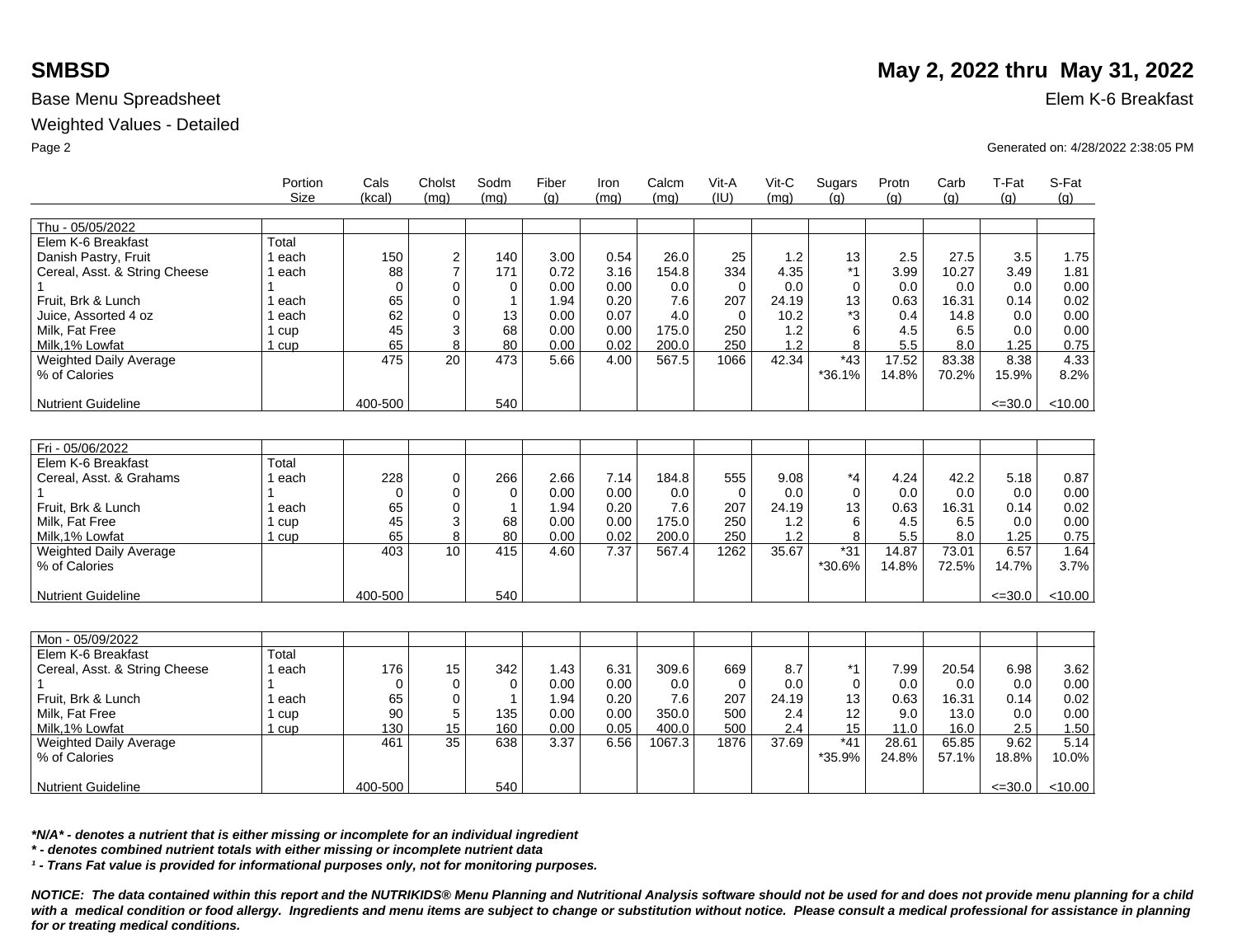### Weighted Values - Detailed

|                                                  | Portion<br><b>Size</b> | Cals<br>(kcal)    | Cholst<br>(ma)      | Sodm<br>(ma) | Fiber<br>(q) | Iron<br>(mq) | Calcm<br>(mq) | Vit-A<br>(IU)   | Vit-C<br>(mq) | Sugars<br>(a)     | Protn<br>(q)   | Carb<br>(q)    | T-Fat<br>(g)  | S-Fat<br>(g) |
|--------------------------------------------------|------------------------|-------------------|---------------------|--------------|--------------|--------------|---------------|-----------------|---------------|-------------------|----------------|----------------|---------------|--------------|
| Tue - 05/10/2022                                 |                        |                   |                     |              |              |              |               |                 |               |                   |                |                |               |              |
| Elem K-6 Breakfast<br><b>French Toast Sticks</b> | Total<br>2 each        | 120               | 5                   | 130          | 1.00         | 0.36         | 10.0          | $\Omega$        | 0.0           | 6                 | 3.0            | 19.0           | 3.5           | 0.50         |
| Cereal, Asst. & String Cheese                    | 1 each                 | 88<br>$\mathbf 0$ | $\overline{7}$<br>0 | 171<br>0     | 0.72<br>0.00 | 3.16<br>0.00 | 154.8<br>0.0  | 334<br>$\Omega$ | 4.35<br>0.0   | $*1$<br>$\Omega$  | 3.99<br>0.0    | 10.27<br>0.0   | 3.49<br>0.0   | 1.81<br>0.00 |
| Fruit, Brk & Lunch                               | ∣ each                 | 65                | 0                   | 1            | 1.94         | 0.20         | 7.6           | 207             | 24.19         | 13                | 0.63           | 16.31          | 0.14          | 0.02         |
| Milk, Fat Free                                   | 1 cup                  | 45                | 3                   | 68           | 0.00         | 0.00         | 175.0         | 250             | 1.2           | 6                 | 4.5            | 6.5            | 0.0           | 0.00         |
| Milk, 1% Lowfat                                  | 1 cup                  | 65                | 8                   | 80           | 0.00         | 0.02         | 200.0         | 250             | 1.2           | 8                 | 5.5            | 8.0            | 1.25          | 0.75         |
| <b>Weighted Daily Average</b><br>% of Calories   |                        | 383               | 23                  | 450          | 3.66         | 3.74         | 547.5         | 1041            | 30.94         | $*33$<br>$*34.7%$ | 17.62<br>18.4% | 60.08<br>62.7% | 8.38<br>19.7% | 3.08<br>7.2% |
| <b>Nutrient Guideline</b>                        |                        | 400-500           |                     | 540          |              |              |               |                 |               |                   |                |                | $\leq 30.0$   | < 10.00      |
|                                                  |                        |                   |                     |              |              |              |               |                 |               |                   |                |                |               |              |
| Wed - 05/11/2022                                 |                        |                   |                     |              |              |              |               |                 |               |                   |                |                |               |              |
| Elem K-6 Breakfast                               | Total                  |                   |                     |              |              |              |               |                 |               |                   |                |                |               |              |
| Breakfast Saug. Pizza, Tony's                    | l each                 | 105               | $\overline{7}$      | 265          | 0.50         | 1.00         | 69.5          | 141             | 0.21          | 0                 | 4.5            | 10.0           | 5.0           | 1.75         |
| Cereal, Asst. & Grahams                          | 1 each                 | 114               | $\mathbf 0$         | 133          | 1.33         | 3.57         | 92.4          | 278             | 4.54          | *2                | 2.12           | 21.1           | 2.59          | 0.43         |
|                                                  |                        | $\Omega$          | 0                   | 0            | 0.00         | 0.00         | 0.0           | $\Omega$        | 0.0           | $\Omega$          | 0.0            | 0.0            | 0.0           | 0.00         |
| Fruit, Brk & Lunch                               | l each                 | 65                | 0                   | -1           | 1.94         | 0.20         | 7.6           | 207             | 24.19         | 13                | 0.63           | 16.31          | 0.14          | 0.02         |
| Milk. Fat Free                                   | 1 cup                  | 45                | 3                   | 68           | 0.00         | 0.00         | 175.0         | 250             | 1.2           | 6                 | 4.5            | 6.5            | 0.0           | 0.00         |
| Milk, 1% Lowfat                                  | 1 cup                  | 65                | 8                   | 80           | 0.00         | 0.02         | 200.0         | 250             | 1.2           | 8                 | 5.5            | 8.0            | 1.25          | 0.75         |
| Weighted Daily Average<br>% of Calories          |                        | 394               | 18                  | 547          | 3.77         | 4.80         | 544.5         | 1125            | 31.34         | $*29$<br>*29.1%   | 17.25<br>17.5% | 61.91<br>62.9% | 8.98<br>20.5% | 2.96<br>6.8% |
| <b>Nutrient Guideline</b>                        |                        | 400-500           |                     | 540          |              |              |               |                 |               |                   |                |                | $\leq 30.0$   | < 10.00      |
|                                                  |                        |                   |                     |              |              |              |               |                 |               |                   |                |                |               |              |
| Thu - 05/12/2022                                 |                        |                   |                     |              |              |              |               |                 |               |                   |                |                |               |              |
| Elem K-6 Breakfast                               | Total                  |                   |                     |              |              |              |               |                 |               |                   |                |                |               |              |
| Cereal, Asst. & Grahams                          | 1 each                 | 228               | 0                   | 266          | 2.66         | 7.14         | 184.8         | 555             | 9.08          | *4                | 4.24           | 42.2           | 5.18          | 0.87         |
|                                                  |                        | 0                 | 0                   | 0            | 0.00         | 0.00         | 0.0           | $\Omega$        | 0.0           | $\Omega$          | 0.0            | 0.0            | 0.0           | 0.00         |
|                                                  |                        | 0                 | 0                   | 0            | 0.00         | 0.00         | 0.0           | 0               | 0.0           | $\Omega$          | 0.0            | 0.0            | 0.0           | 0.00         |
|                                                  |                        | 0                 | 0                   | 0            | 0.00         | 0.00         | 0.0           | $\Omega$        | 0.0           | $\Omega$          | 0.0            | 0.0            | 0.0           | 0.00         |
| Fruit, Brk & Lunch                               | ∣ each                 | 65                | 0                   | 1            | 1.94         | 0.20         | 7.6           | 207             | 24.19         | 13                | 0.63           | 16.31          | 0.14          | 0.02         |
| Milk, Fat Free                                   | 1 cup                  | 45                | 3                   | 68           | 0.00         | 0.00         | 175.0         | 250             | 1.2           | 6                 | 4.5            | 6.5            | 0.0           | 0.00         |
| Milk, 1% Lowfat                                  | 1 cup                  | 65                | 8                   | 80           | 0.00         | 0.02         | 200.0         | 250             | 1.2           | 8                 | 5.5            | 8.0            | 1.25          | 0.75         |

*\*N/A\* - denotes a nutrient that is either missing or incomplete for an individual ingredient*

*\* - denotes combined nutrient totals with either missing or incomplete nutrient data*

*¹ - Trans Fat value is provided for informational purposes only, not for monitoring purposes.*

*NOTICE: The data contained within this report and the NUTRIKIDS® Menu Planning and Nutritional Analysis software should not be used for and does not provide menu planning for a child*  with a medical condition or food allergy. Ingredients and menu items are subject to change or substitution without notice. Please consult a medical professional for assistance in planning *for or treating medical conditions.*

# **SMBSD** May 2, 2022 thru May 31, 2022

Page 3 Generated on: 4/28/2022 2:38:05 PM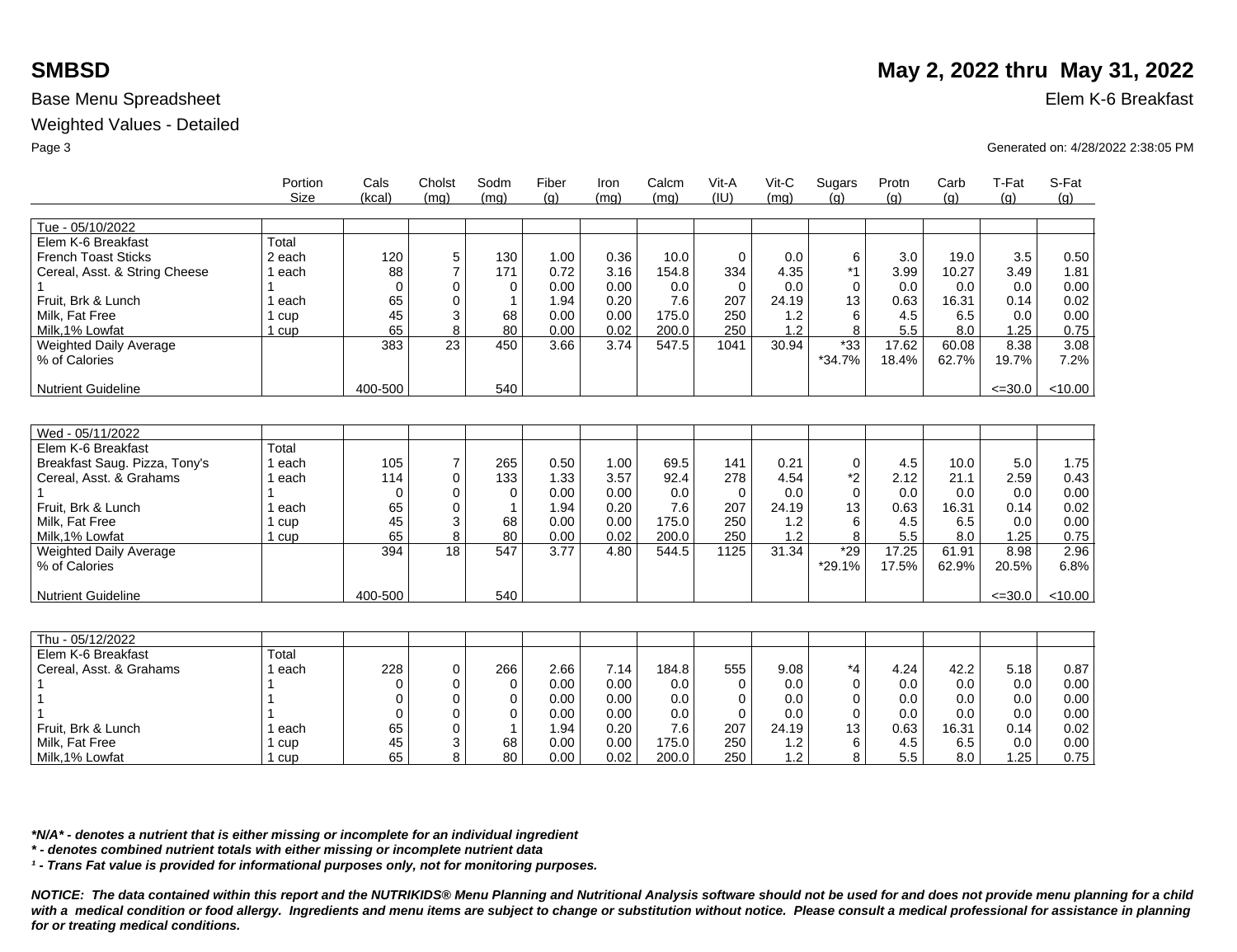### Weighted Values - Detailed

|                                         | Portion<br>Size | Cals<br>(kcal) | Cholst<br>(mq) | Sodm<br>(mq) | Fiber<br>(q) | Iron<br>(mq) | Calcm<br>(mg) | Vit-A<br>(IU) | $V$ it-C<br>(mq) | Sugars<br>(q)   | Protn<br>(q)   | Carb<br>(g)    | T-Fat<br>(q)  | S-Fat<br>(q) |
|-----------------------------------------|-----------------|----------------|----------------|--------------|--------------|--------------|---------------|---------------|------------------|-----------------|----------------|----------------|---------------|--------------|
| Weighted Daily Average<br>% of Calories |                 | 403            | 10             | 415          | 4.60         | 7.37         | 567.4         | 1262          | 35.67            | $*31$<br>*30.6% | 14.87<br>14.8% | 73.01<br>72.5% | 6.57<br>14.7% | 1.64<br>3.7% |
| <b>Nutrient Guideline</b>               |                 | 400-500        |                | 540          |              |              |               |               |                  |                 |                |                | $\leq 30.0$   | < 10.00      |
|                                         |                 |                |                |              |              |              |               |               |                  |                 |                |                |               |              |
| Fri - 05/13/2022                        |                 |                |                |              |              |              |               |               |                  |                 |                |                |               |              |
| Elem K-6 Breakfast                      | Total           |                |                |              |              |              |               |               |                  |                 |                |                |               |              |
| Cinnamon Breakfast Bread                | 1 each          | 160            | 15             | 190          | 4.00         | 1.08         | 60.0          | 100           | 0.0              | 11              | 3.0            | 25.99          | 5.0           | 1.50         |
| Cereal, Asst. & Grahams                 | each            | 114            | $\Omega$       | 133          | 1.33         | 3.57         | 92.4          | 278           | 4.54             | *2              | 2.12           | 21.1           | 2.59          | 0.43         |
|                                         |                 | 0              | $\Omega$       | $\Omega$     | 0.00         | 0.00         | 0.0           | $\Omega$      | 0.0              | $\Omega$        | 0.0            | 0.0            | 0.0           | 0.00         |
| Fruit. Brk & Lunch                      | each            | 65             | $\Omega$       |              | 1.94         | 0.20         | 7.6           | 207           | 24.19            | 13              | 0.63           | 16.31          | 0.14          | 0.02         |
| Milk, Fat Free                          | 1 cup           | 45             | 3              | 68           | 0.00         | 0.00         | 175.0         | 250           | 1.2              | 6               | 4.5            | 6.5            | 0.0           | 0.00         |
| Milk.1% Lowfat                          | 1 cup           | 65             | 8              | 80           | 0.00         | 0.02         | 200.0         | 250           | 1.2              | 8               | 5.5            | 8.0            | 1.25          | 0.75         |
| <b>Weighted Daily Average</b>           |                 | 449            | 25             | 472          | 7.27         | 4.88         | 535.0         | 1085          | 31.13            | $*40$           | 15.75          | 77.91          | 8.98          | 2.71         |
| % of Calories                           |                 |                |                |              |              |              |               |               |                  | *35.4%          | 14.0%          | 69.4%          | 18.0%         | 5.4%         |
| <b>Nutrient Guideline</b>               |                 | 400-500        |                | 540          |              |              |               |               |                  |                 |                |                | $\leq 30.0$   | < 10.00      |
|                                         |                 |                |                |              |              |              |               |               |                  |                 |                |                |               |              |
|                                         |                 |                |                |              |              |              |               |               |                  |                 |                |                |               |              |
| Mon - 05/16/2022                        |                 |                |                |              |              |              |               |               |                  |                 |                |                |               |              |
| Elem K-6 Breakfast                      | Total           |                |                |              |              |              |               |               |                  |                 |                |                |               |              |
| Cereal, Asst. & String Cheese           | 1 each          | 176            | 15             | 342          | 1.43         | 6.31         | 309.6         | 669           | 8.7              | $*1$            | 7.99           | 20.54          | 6.98          | 3.62         |
|                                         |                 | $\Omega$       | 0              | $\Omega$     | 0.00         | 0.00         | 0.0           | 0             | 0.0              | 0               | 0.0            | 0.0            | 0.0           | 0.00         |
| Fruit, Brk & Lunch                      | each            | 65             | $\Omega$       |              | 1.94         | 0.20         | 7.6           | 207           | 24.19            | 13              | 0.63           | 16.31          | 0.14          | 0.02         |
| Milk. Fat Free                          | 1 cup           | 90             | 5              | 135          | 0.00         | 0.00         | 350.0         | 500           | 2.4              | 12              | 9.0            | 13.0           | 0.0           | 0.00         |
| Milk.1% Lowfat                          | 1 cup           | 130            | 15             | 160          | 0.00         | 0.05         | 400.0         | 500           | 2.4              | 15              | 11.0           | 16.0           | 2.5           | 1.50         |
| <b>Weighted Daily Average</b>           |                 | 461            | 35             | 638          | 3.37         | 6.56         | 1067.3        | 1876          | 37.69            | $*41$           | 28.61          | 65.85          | 9.62          | 5.14         |
| % of Calories                           |                 |                |                |              |              |              |               |               |                  | *35.9%          | 24.8%          | 57.1%          | 18.8%         | 10.0%        |
| <b>Nutrient Guideline</b>               |                 | 400-500        |                | 540          |              |              |               |               |                  |                 |                |                | $\leq 30.0$   | < 10.00      |

*\*N/A\* - denotes a nutrient that is either missing or incomplete for an individual ingredient*

*\* - denotes combined nutrient totals with either missing or incomplete nutrient data*

*¹ - Trans Fat value is provided for informational purposes only, not for monitoring purposes.*

*NOTICE: The data contained within this report and the NUTRIKIDS® Menu Planning and Nutritional Analysis software should not be used for and does not provide menu planning for a child*  with a medical condition or food allergy. Ingredients and menu items are subject to change or substitution without notice. Please consult a medical professional for assistance in planning *for or treating medical conditions.*

# **SMBSD** May 2, 2022 thru May 31, 2022

Page 4 Generated on: 4/28/2022 2:38:05 PM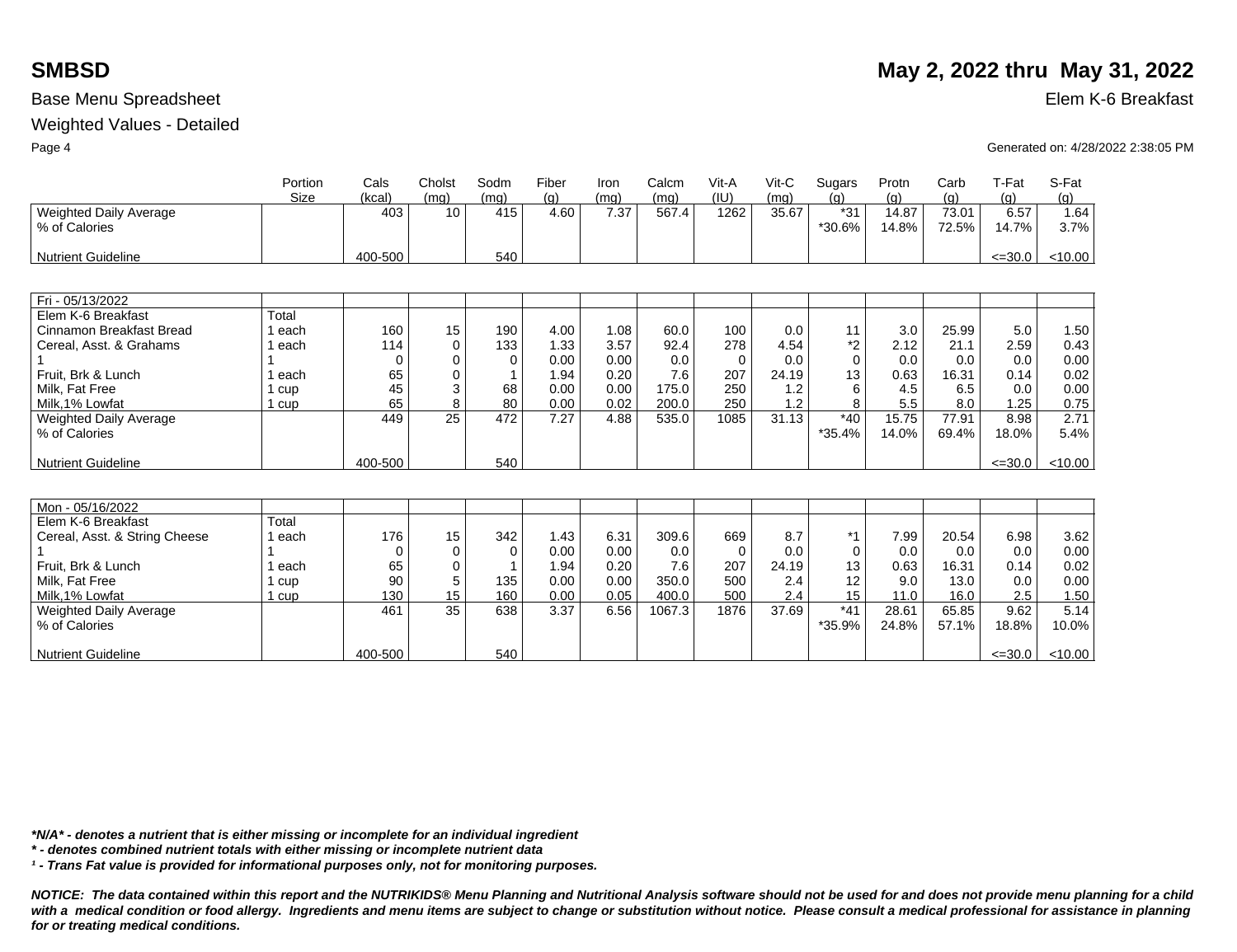Weighted Values - Detailed

|                               | Portion<br>Size | Cals<br>(kcal) | Cholst<br>(mq)   | Sodm<br>(mq) | Fiber<br>(q) | Iron<br>(mq) | Calcm<br>(mq) | Vit-A<br>(IU) | $V$ it-C<br>(mq) | Sugars<br>(a) | Protn<br>(q) | Carb<br>(a) | T-Fat<br>(q) | S-Fat<br>(q) |
|-------------------------------|-----------------|----------------|------------------|--------------|--------------|--------------|---------------|---------------|------------------|---------------|--------------|-------------|--------------|--------------|
| Tue - 05/17/2022              |                 |                |                  |              |              |              |               |               |                  |               |              |             |              |              |
| Elem K-6 Breakfast            | Total           |                |                  |              |              |              |               |               |                  |               |              |             |              |              |
| Pan Dulce - Whole Wheat 51%   | 1 each          | 121            | 5                | 82           | 1.48         | 1.00         | 4.5           | 125           | 0.5              | 4             | 2.42         | 17.5        | 4.5          | 1.00         |
| Cereal, Asst. & String Cheese | 1 each          | 88             | $\overline{7}$   | 171          | 0.72         | 3.16         | 154.8         | 334           | 4.35             | $*1$          | 3.99         | 10.27       | 3.49         | 1.81         |
|                               |                 | $\mathbf 0$    | $\mathbf 0$      | $\mathbf 0$  | 0.00         | 0.00         | 0.0           | $\mathbf 0$   | 0.0              | 0             | 0.0          | 0.0         | 0.0          | 0.00         |
| Juice. Assorted 4 oz          | 1 each          | 62             | 0                | 13           | 0.00         | 0.07         | 4.0           | $\mathbf 0$   | 10.2             | *3            | 0.4          | 14.8        | 0.0          | 0.00         |
| Fruit, Brk & Lunch            | 1 each          | 65             | $\Omega$         | $\mathbf 1$  | 1.94         | 0.20         | 7.6           | 207           | 24.19            | 13            | 0.63         | 16.31       | 0.14         | 0.02         |
| Milk, Fat Free                | 1 cup           | 45             | 3                | 68           | 0.00         | 0.00         | 175.0         | 250           | 1.2              | 6             | 4.5          | 6.5         | 0.0          | 0.00         |
| Milk, 1% Lowfat               | 1 cup           | 65             | 8                | 80           | 0.00         | 0.02         | 200.0         | 250           | 1.2              | 8             | 5.5          | 8.0         | 1.25         | 0.75         |
| Weighted Daily Average        |                 | 446            | 23               | 415          | 4.14         | 4.46         | 545.9         | 1166          | 41.64            | $*33$         | 17.45        | 73.38       | 9.38         | 3.58         |
| % of Calories                 |                 |                |                  |              |              |              |               |               |                  | *29.9%        | 15.6%        | 65.8%       | 18.9%        | 7.2%         |
|                               |                 |                |                  |              |              |              |               |               |                  |               |              |             |              |              |
| <b>Nutrient Guideline</b>     |                 | 400-500        |                  | 540          |              |              |               |               |                  |               |              |             | $\leq 30.0$  | < 10.00      |
|                               |                 |                |                  |              |              |              |               |               |                  |               |              |             |              |              |
|                               |                 |                |                  |              |              |              |               |               |                  |               |              |             |              |              |
| Wed - 05/18/2022              |                 |                |                  |              |              |              |               |               |                  |               |              |             |              |              |
| Elem K-6 Breakfast            | Total           |                |                  |              |              |              |               |               |                  |               |              |             |              |              |
| Breakfast Saug. Pizza, Tony's | 1 each          | 105            | $\overline{7}$   | 265          | 0.50         | 1.00         | 69.5          | 141           | 0.21             | 0             | 4.5          | 10.0        | 5.0          | 1.75         |
| Cereal, Asst. & Grahams       | 1 each          | 114            | 0                | 133          | 1.33         | 3.57         | 92.4          | 278           | 4.54             | $*2$          | 2.12         | 21.1        | 2.59         | 0.43         |
|                               |                 | $\Omega$       | 0                | $\Omega$     | 0.00         | 0.00         | 0.0           | $\mathbf 0$   | 0.0              | 0             | 0.0          | 0.0         | 0.0          | 0.00         |
| Fruit, Brk & Lunch            | 1 each          | 65             | $\mathbf 0$      |              | 1.94         | 0.20         | 7.6           | 207           | 24.19            | 13            | 0.63         | 16.31       | 0.14         | 0.02         |
| Milk, Fat Free                | 1 cup           | 45             | 3                | 68           | 0.00         | 0.00         | 175.0         | 250           | 1.2              | 6             | 4.5          | 6.5         | 0.0          | 0.00         |
| Milk.1% Lowfat                | 1 cup           | 65             | 8                | 80           | 0.00         | 0.02         | 200.0         | 250           | 1.2              | 8             | 5.5          | 8.0         | 1.25         | 0.75         |
| <b>Weighted Daily Average</b> |                 | 394            | 18               | 547          | 3.77         | 4.80         | 544.5         | 1125          | 31.34            | $*29$         | 17.25        | 61.91       | 8.98         | 2.96         |
| % of Calories                 |                 |                |                  |              |              |              |               |               |                  | *29.1%        | 17.5%        | 62.9%       | 20.5%        | 6.8%         |
|                               |                 |                |                  |              |              |              |               |               |                  |               |              |             |              |              |
| <b>Nutrient Guideline</b>     |                 | 400-500        |                  | 540          |              |              |               |               |                  |               |              |             | $\leq 30.0$  | < 10.00      |
|                               |                 |                |                  |              |              |              |               |               |                  |               |              |             |              |              |
|                               |                 |                |                  |              |              |              |               |               |                  |               |              |             |              |              |
| Thu - 05/19/2022              |                 |                |                  |              |              |              |               |               |                  |               |              |             |              |              |
| Elem K-6 Breakfast            | Total           |                |                  |              |              |              |               |               |                  |               |              |             |              |              |
| Danish Pastry, Fruit          | 1 each          | 150            | $\boldsymbol{2}$ | 140          | 3.00         | 0.54         | 26.0          | 25            | 1.2              | 13            | 2.5          | 27.5        | 3.5          | 1.75         |
| Cereal, Asst. & String Cheese | 1 each          | 88             | $\overline{7}$   | 171          | 0.72         | 3.16         | 154.8         | 334           | 4.35             | $*1$          | 3.99         | 10.27       | 3.49         | 1.81         |
|                               |                 | $\Omega$       | $\mathbf 0$      | $\Omega$     | 0.00         | 0.00         | 0.0           | $\Omega$      | 0.0              | 0             | 0.0          | 0.0         | 0.0          | 0.00         |
| Fruit, Brk & Lunch            | 1 each          | 65             | 0                |              | 1.94         | 0.20         | 7.6           | 207           | 24.19            | 13            | 0.63         | 16.31       | 0.14         | 0.02         |
| Juice, Assorted 4 oz          | 1 each          | 62             | $\Omega$         | 13           | 0.00         | 0.07         | 4.0           | $\Omega$      | 10.2             | *3            | 0.4          | 14.8        | 0.0          | 0.00         |
| Milk, Fat Free                | 1 cup           | 45             | 3                | 68           | 0.00         | 0.00         | 175.0         | 250           | 1.2              | 6             | 4.5          | 6.5         | 0.0          | 0.00         |
| Milk, 1% Lowfat               | 1 cup           | 65             | 8                | 80           | 0.00         | 0.02         | 200.0         | 250           | 1.2              | 8             | 5.5          | 8.0         | 1.25         | 0.75         |

*\*N/A\* - denotes a nutrient that is either missing or incomplete for an individual ingredient*

*\* - denotes combined nutrient totals with either missing or incomplete nutrient data*

*¹ - Trans Fat value is provided for informational purposes only, not for monitoring purposes.*

*NOTICE: The data contained within this report and the NUTRIKIDS® Menu Planning and Nutritional Analysis software should not be used for and does not provide menu planning for a child*  with a medical condition or food allergy. Ingredients and menu items are subject to change or substitution without notice. Please consult a medical professional for assistance in planning *for or treating medical conditions.*

# **SMBSD** May 2, 2022 thru May 31, 2022

Page 5 Generated on: 4/28/2022 2:38:05 PM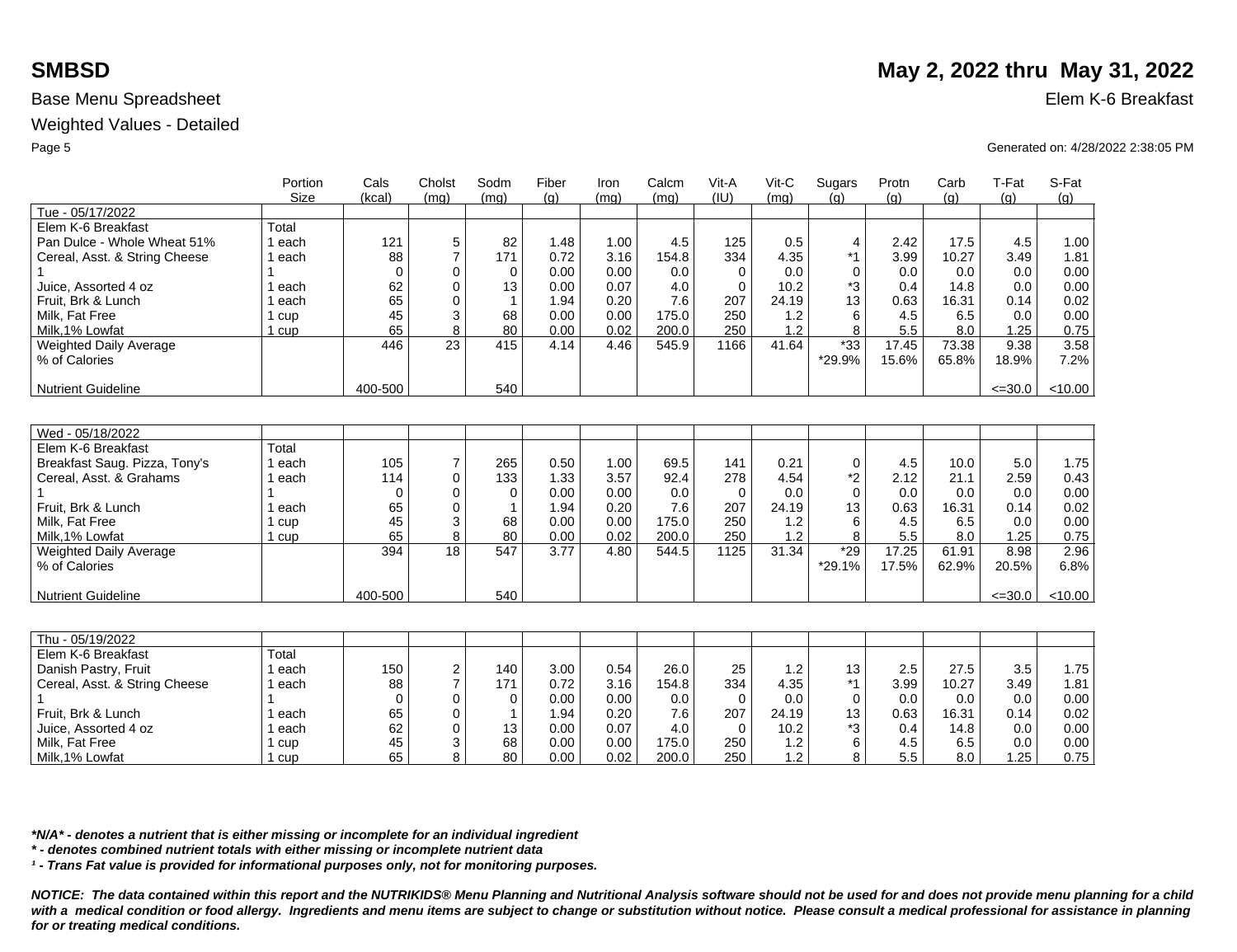### Weighted Values - Detailed

|                               | Portion      | Cals     | Cholst      | Sodm     | Fiber | Iron | Calcm  | Vit-A    | Vit-C | Sugars         | Protn | Carb  | T-Fat       | S-Fat   |
|-------------------------------|--------------|----------|-------------|----------|-------|------|--------|----------|-------|----------------|-------|-------|-------------|---------|
|                               | Size         | (kcal)   | (mq)        | (mq)     | (q)   | (mq) | (mq)   | (IU)     | (mq)  | (q)            | (q)   | (q)   | (q)         | (q)     |
| Weighted Daily Average        |              | 475      | 20          | 473      | 5.66  | 4.00 | 567.5  | 1066     | 42.34 | $*43$          | 17.52 | 83.38 | 8.38        | 4.33    |
| % of Calories                 |              |          |             |          |       |      |        |          |       | $*36.1%$       | 14.8% | 70.2% | 15.9%       | 8.2%    |
|                               |              |          |             |          |       |      |        |          |       |                |       |       |             |         |
| <b>Nutrient Guideline</b>     |              | 400-500  |             | 540      |       |      |        |          |       |                |       |       | $\leq 30.0$ | < 10.00 |
|                               |              |          |             |          |       |      |        |          |       |                |       |       |             |         |
| Fri - 05/20/2022              |              |          |             |          |       |      |        |          |       |                |       |       |             |         |
| Elem K-6 Breakfast            | Total        |          |             |          |       |      |        |          |       |                |       |       |             |         |
| Yogurt, Greek Vanilla         | 4 oz         | 42       | 2           | 23       | 0.00  | 0.00 | 37.7   | 0        | 0.0   | 5              | 4.53  | 5.66  | 0.0         | 0.00    |
| Granola Pkg                   | 1 each       | 55       | 0           | 30       | 1.01  | 0.43 | 1.5    | $\Omega$ | 0.0   | $\overline{2}$ | 1.01  | 7.55  | 2.01        | 0.13    |
| Cereal, Asst. & Grahams       | 1 each       | 114      | $\mathbf 0$ | 133      | 1.33  | 3.57 | 92.4   | 278      | 4.54  | $*2$           | 2.12  | 21.1  | 2.59        | 0.43    |
|                               |              | $\Omega$ | 0           | $\Omega$ | 0.00  | 0.00 | 0.0    | $\Omega$ | 0.0   | $\Omega$       | 0.0   | 0.0   | 0.0         | 0.00    |
| Fruit. Brk & Lunch            | 1 each       | 65       | $\Omega$    |          | 1.94  | 0.20 | 7.6    | 207      | 24.19 | 13             | 0.63  | 16.31 | 0.14        | 0.02    |
| Milk. Fat Free                | 1 cup        | 45       | 3           | 68       | 0.00  | 0.00 | 175.0  | 250      | 1.2   | 6              | 4.5   | 6.5   | 0.0         | 0.00    |
| Milk.1% Lowfat                | 1 cup        | 65       | 8           | 80       | 0.00  | 0.02 | 200.0  | 250      | 1.2   | 8              | 5.5   | 8.0   | 1.25        | 0.75    |
| <b>Weighted Daily Average</b> |              | 386      | 12          | 335      | 4.28  | 4.23 | 514.3  | 985      | 31.13 | $*35$          | 18.28 | 65.12 | 5.99        | 1.33    |
| % of Calories                 |              |          |             |          |       |      |        |          |       | *36.5%         | 19.0% | 67.5% | 14.0%       | 3.1%    |
|                               |              |          |             |          |       |      |        |          |       |                |       |       |             |         |
| <b>Nutrient Guideline</b>     |              | 400-500  |             | 540      |       |      |        |          |       |                |       |       | $\leq 30.0$ | < 10.00 |
|                               |              |          |             |          |       |      |        |          |       |                |       |       |             |         |
|                               |              |          |             |          |       |      |        |          |       |                |       |       |             |         |
| Mon - 05/23/2022              |              |          |             |          |       |      |        |          |       |                |       |       |             |         |
| Elem K-6 Breakfast            | Total        |          |             |          |       |      |        |          |       |                |       |       |             |         |
| Cereal, Asst. & String Cheese | 1 each       | 176      | 15          | 342      | 1.43  | 6.31 | 309.6  | 669      | 8.7   | $*1$           | 7.99  | 20.54 | 6.98        | 3.62    |
|                               |              | $\Omega$ | $\mathbf 0$ | $\Omega$ | 0.00  | 0.00 | 0.0    | $\Omega$ | 0.0   | $\Omega$       | 0.0   | 0.0   | 0.0         | 0.00    |
| Fruit. Brk & Lunch            | 1 each       | 65       | $\mathbf 0$ |          | 1.94  | 0.20 | 7.6    | 207      | 24.19 | 13             | 0.63  | 16.31 | 0.14        | 0.02    |
| Milk, Fat Free                | 1 cup        | 90       | 5           | 135      | 0.00  | 0.00 | 350.0  | 500      | 2.4   | 12             | 9.0   | 13.0  | 0.0         | 0.00    |
| Milk, 1% Lowfat               | <u>1 cup</u> | 130      | 15          | 160      | 0.00  | 0.05 | 400.0  | 500      | 2.4   | 15             | 11.0  | 16.0  | 2.5         | 1.50    |
| Weighted Daily Average        |              | 461      | 35          | 638      | 3.37  | 6.56 | 1067.3 | 1876     | 37.69 | $*41$          | 28.61 | 65.85 | 9.62        | 5.14    |
| % of Calories                 |              |          |             |          |       |      |        |          |       | *35.9%         | 24.8% | 57.1% | 18.8%       | 10.0%   |
|                               |              |          |             |          |       |      |        |          |       |                |       |       |             |         |
| <b>Nutrient Guideline</b>     |              | 400-500  |             | 540      |       |      |        |          |       |                |       |       | $\leq 30.0$ | < 10.00 |

*\*N/A\* - denotes a nutrient that is either missing or incomplete for an individual ingredient*

*\* - denotes combined nutrient totals with either missing or incomplete nutrient data*

*¹ - Trans Fat value is provided for informational purposes only, not for monitoring purposes.*

*NOTICE: The data contained within this report and the NUTRIKIDS® Menu Planning and Nutritional Analysis software should not be used for and does not provide menu planning for a child*  with a medical condition or food allergy. Ingredients and menu items are subject to change or substitution without notice. Please consult a medical professional for assistance in planning *for or treating medical conditions.*

# **SMBSD** May 2, 2022 thru May 31, 2022

Page 6 Generated on: 4/28/2022 2:38:05 PM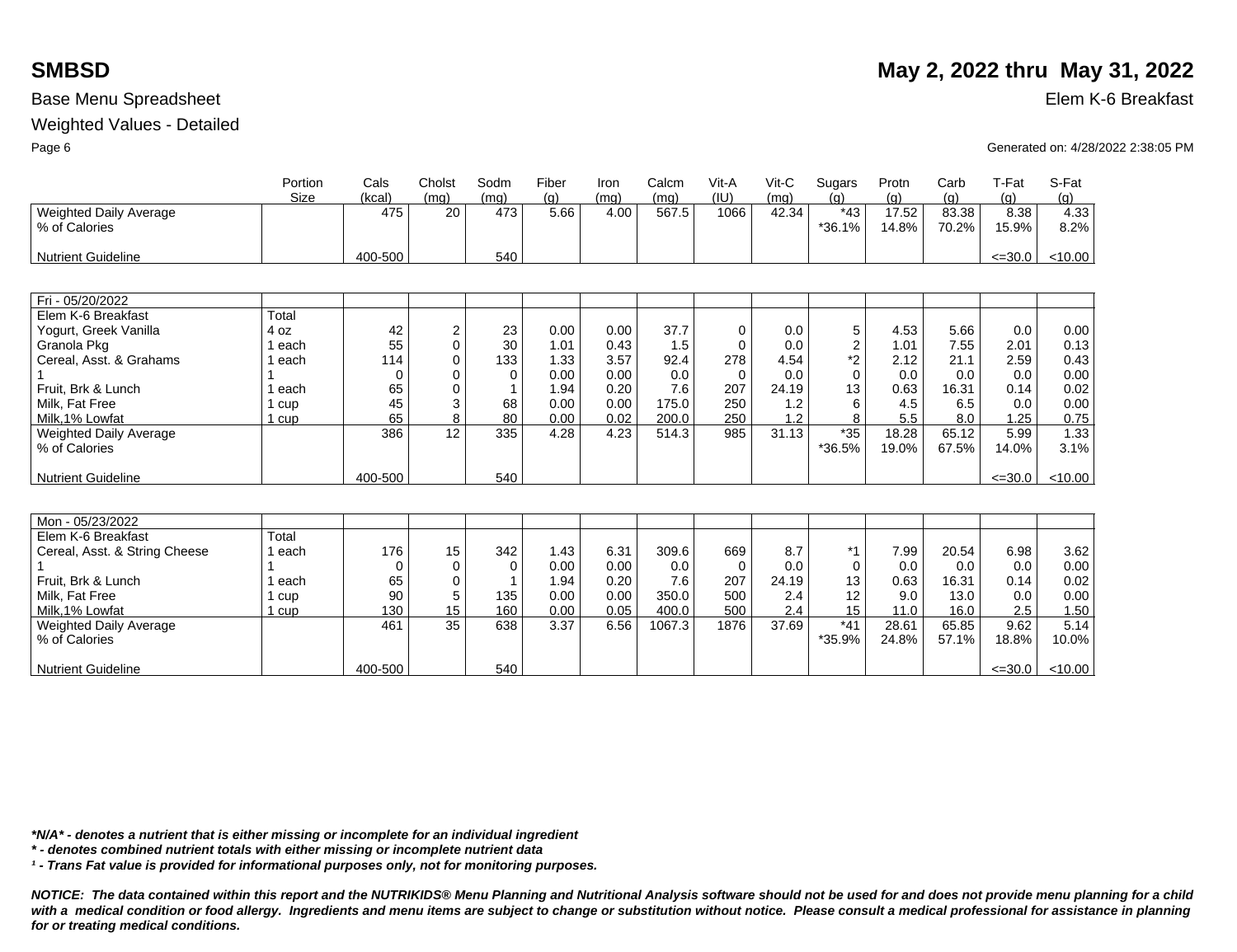### Weighted Values - Detailed

|                               | Portion   | Cals        | Cholst         | Sodm         | Fiber | Iron | Calcm | Vit-A    | Vit-C | Sugars      | Protn | Carb  | T-Fat       | S-Fat   |
|-------------------------------|-----------|-------------|----------------|--------------|-------|------|-------|----------|-------|-------------|-------|-------|-------------|---------|
|                               | Size      | (kcal)      | (mg)           | (mq)         | (q)   | (mq) | (mq)  | (IU)     | (mq)  | (q)         | (g)   | (q)   | (q)         | (g)     |
| Tue - 05/24/2022              |           |             |                |              |       |      |       |          |       |             |       |       |             |         |
| Elem K-6 Breakfast            | Total     |             |                |              |       |      |       |          |       |             |       |       |             |         |
| Waffle, Snack'n               | 1 each    | 125         | 22             | 145          | 1.00  | 0.72 | 15.0  | $\Omega$ | 0.0   | 8           | 3.0   | 18.5  | 4.5         | 2.00    |
| Cereal, Asst. & String Cheese | 1 each    | 88          | $\overline{7}$ | 171          | 0.72  | 3.16 | 154.8 | 334      | 4.35  | $*1$        | 3.99  | 10.27 | 3.49        | 1.81    |
|                               |           | $\Omega$    | $\Omega$       | 0            | 0.00  | 0.00 | 0.0   | $\Omega$ | 0.0   | $\Omega$    | 0.0   | 0.0   | 0.0         | 0.00    |
| Fruit, Brk & Lunch            | 1 each    | 65          | $\mathbf 0$    | $\mathbf{1}$ | 1.94  | 0.20 | 7.6   | 207      | 24.19 | 13          | 0.63  | 16.31 | 0.14        | 0.02    |
| Milk, Fat Free                | 1 cup     | 45          | 3              | 68           | 0.00  | 0.00 | 175.0 | 250      | 1.2   | 6           | 4.5   | 6.5   | 0.0         | 0.00    |
| Milk.1% Lowfat                | 1 cup     | 65          | 8              | 80           | 0.00  | 0.02 | 200.0 | 250      | 1.2   | 8           | 5.5   | 8.0   | 1.25        | 0.75    |
| Weighted Daily Average        |           | 388         | 40             | 465          | 3.66  | 4.10 | 552.5 | 1041     | 30.94 | $*35$       | 17.62 | 59.58 | 9.38        | 4.58    |
| % of Calories                 |           |             |                |              |       |      |       |          |       | *35.8%      | 18.2% | 61.4% | 21.8%       | 10.6%   |
| <b>Nutrient Guideline</b>     |           | 400-500     |                | 540          |       |      |       |          |       |             |       |       | $\leq 30.0$ | < 10.00 |
|                               |           |             |                |              |       |      |       |          |       |             |       |       |             |         |
| Wed - 05/25/2022              |           |             |                |              |       |      |       |          |       |             |       |       |             |         |
| Elem K-6 Breakfast            | Total     |             |                |              |       |      |       |          |       |             |       |       |             |         |
| Breakfast Saug. Pizza, Tony's | 1 each    | 105         | $\overline{7}$ | 265          | 0.50  | 1.00 | 69.5  | 141      | 0.21  | $\mathbf 0$ | 4.5   | 10.0  | 5.0         | 1.75    |
| Cereal, Asst. & Grahams       | 1 each    | 114         | $\mathbf 0$    | 133          | 1.33  | 3.57 | 92.4  | 278      | 4.54  | *2          | 2.12  | 21.1  | 2.59        | 0.43    |
|                               |           | $\mathbf 0$ | 0              | $\mathbf 0$  | 0.00  | 0.00 | 0.0   | $\Omega$ | 0.0   | $\mathbf 0$ | 0.0   | 0.0   | 0.0         | 0.00    |
| Fruit, Brk & Lunch            | 1 each    | 65          | $\mathbf 0$    | $\mathbf{1}$ | 1.94  | 0.20 | 7.6   | 207      | 24.19 | 13          | 0.63  | 16.31 | 0.14        | 0.02    |
| Milk. Fat Free                | 1 cup     | 45          | 3              | 68           | 0.00  | 0.00 | 175.0 | 250      | 1.2   | 6           | 4.5   | 6.5   | 0.0         | 0.00    |
| Milk, 1% Lowfat               | $1 \ncup$ | 65          | 8              | 80           | 0.00  | 0.02 | 200.0 | 250      | 1.2   | 8           | 5.5   | 8.0   | 1.25        | 0.75    |
| <b>Weighted Daily Average</b> |           | 394         | 18             | 547          | 3.77  | 4.80 | 544.5 | 1125     | 31.34 | $*29$       | 17.25 | 61.91 | 8.98        | 2.96    |
| % of Calories                 |           |             |                |              |       |      |       |          |       | $*29.1%$    | 17.5% | 62.9% | 20.5%       | 6.8%    |
| <b>Nutrient Guideline</b>     |           | 400-500     |                | 540          |       |      |       |          |       |             |       |       | $\leq 30.0$ | < 10.00 |
|                               |           |             |                |              |       |      |       |          |       |             |       |       |             |         |
| Thu - 05/26/2022              |           |             |                |              |       |      |       |          |       |             |       |       |             |         |
| Elem K-6 Breakfast            | Total     |             |                |              |       |      |       |          |       |             |       |       |             |         |
| Cereal, Asst. & Grahams       | 1 each    | 228         | $\mathbf 0$    | 266          | 2.66  | 7.14 | 184.8 | 555      | 9.08  | $*_{4}$     | 4.24  | 42.2  | 5.18        | 0.87    |
|                               |           | 0           | $\mathbf 0$    | $\mathbf 0$  | 0.00  | 0.00 | 0.0   | $\Omega$ | 0.0   | $\Omega$    | 0.0   | 0.0   | 0.0         | 0.00    |
|                               |           | $\mathbf 0$ | $\mathbf 0$    | $\mathbf 0$  | 0.00  | 0.00 | 0.0   | $\Omega$ | 0.0   | 0           | 0.0   | 0.0   | 0.0         | 0.00    |
|                               |           | $\mathbf 0$ | $\Omega$       | $\Omega$     | 0.00  | 0.00 | 0.0   | $\Omega$ | 0.0   | $\Omega$    | 0.0   | 0.0   | 0.0         | 0.00    |
| Fruit, Brk & Lunch            | 1 each    | 65          | 0              | $\mathbf{1}$ | 1.94  | 0.20 | 7.6   | 207      | 24.19 | 13          | 0.63  | 16.31 | 0.14        | 0.02    |
| Milk, Fat Free                | 1 cup     | 45          | 3              | 68           | 0.00  | 0.00 | 175.0 | 250      | 1.2   | 6           | 4.5   | 6.5   | 0.0         | 0.00    |
| Milk.1% Lowfat                | 1 cup     | 65          | 8              | 80           | 0.00  | 0.02 | 200.0 | 250      | 1.2   | 8           | 5.5   | 8.0   | 1.25        | 0.75    |
| <b>Weighted Daily Average</b> |           | 403         | 10             | 415          | 4.60  | 7.37 | 567.4 | 1262     | 35.67 | $*31$       | 14.87 | 73.01 | 6.57        | 1.64    |
| % of Calories                 |           |             |                |              |       |      |       |          |       | *30.6%      | 14.8% | 72.5% | 14.7%       | 3.7%    |
| <b>Nutrient Guideline</b>     |           | 400-500     |                | 540          |       |      |       |          |       |             |       |       | $\leq 30.0$ | < 10.00 |

*\*N/A\* - denotes a nutrient that is either missing or incomplete for an individual ingredient*

*\* - denotes combined nutrient totals with either missing or incomplete nutrient data*

*¹ - Trans Fat value is provided for informational purposes only, not for monitoring purposes.*

*NOTICE: The data contained within this report and the NUTRIKIDS® Menu Planning and Nutritional Analysis software should not be used for and does not provide menu planning for a child*  with a medical condition or food allergy. Ingredients and menu items are subject to change or substitution without notice. Please consult a medical professional for assistance in planning *for or treating medical conditions.*

# **SMBSD** May 2, 2022 thru May 31, 2022

Page 7 Generated on: 4/28/2022 2:38:05 PM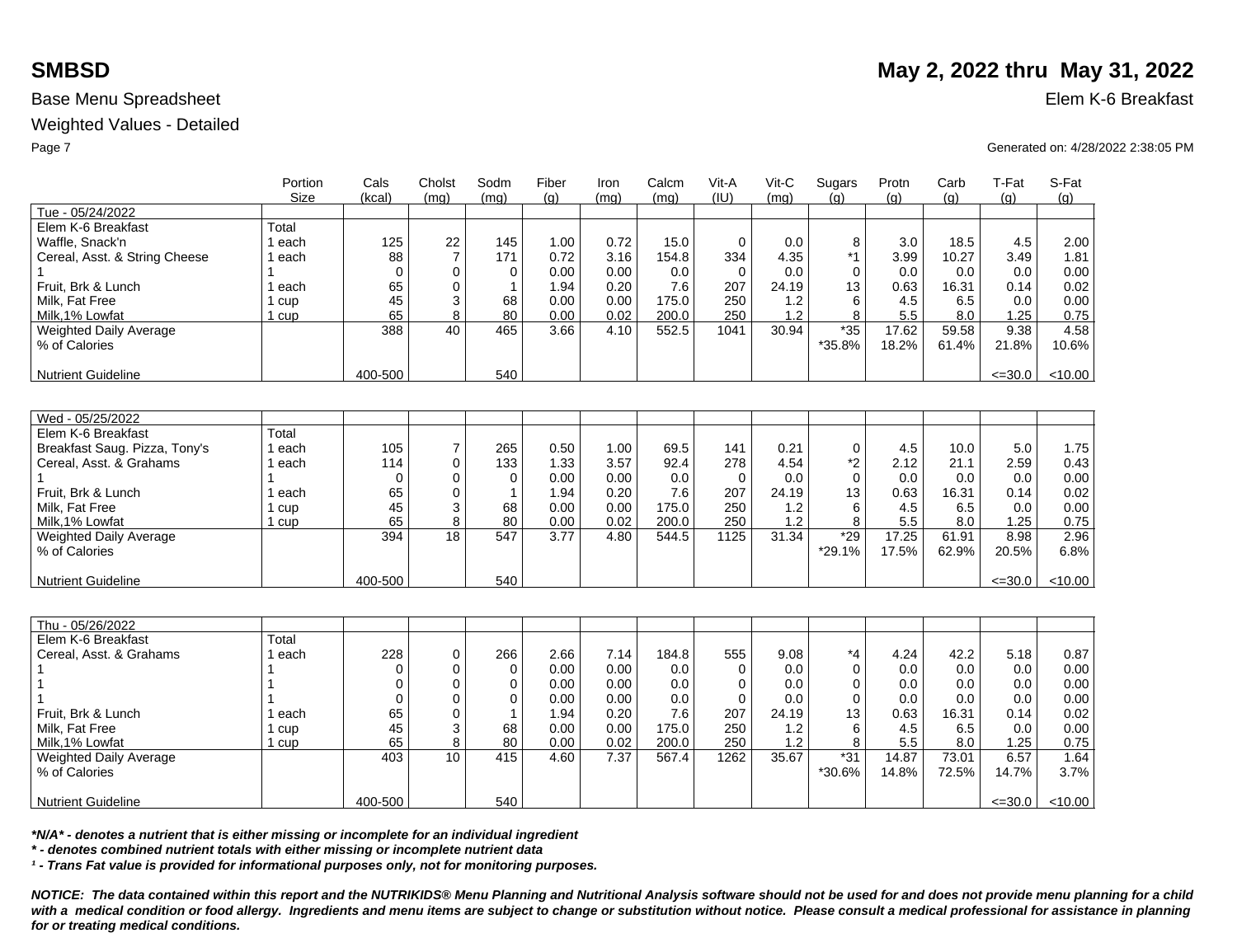## **SMBSD** May 2, 2022 thru May 31, 2022

### Weighted Values - Detailed

|                               | Portion     | Cals     | Cholst   | Sodm     | Fiber | Iron | Calcm | Vit-A    | $V$ it-C | Sugars   | Protn | Carb  | T-Fat       | S-Fat   |
|-------------------------------|-------------|----------|----------|----------|-------|------|-------|----------|----------|----------|-------|-------|-------------|---------|
|                               | <b>Size</b> | (kcal)   | (mq)     | (mq)     | (q)   | (mq) | (mq)  | (IU)     | (mq)     | (a)      | (q)   | (g)   | (g)         | (g)     |
|                               |             |          |          |          |       |      |       |          |          |          |       |       |             |         |
| Fri - 05/27/2022              |             |          |          |          |       |      |       |          |          |          |       |       |             |         |
| Elem K-6 Breakfast            | Total       |          |          |          |       |      |       |          |          |          |       |       |             |         |
| Cinnamon Breakfast Bread      | 1 each      | 160      | 15       | 190      | 4.00  | 1.08 | 60.0  | 100      | 0.0      | 11       | 3.0   | 25.99 | 5.0         | 1.50    |
| Cereal, Asst. & Grahams       | each        | 114      | $\Omega$ | 133      | 1.33  | 3.57 | 92.4  | 278      | 4.54     | *2       | 2.12  | 21.1  | 2.59        | 0.43    |
|                               |             | $\Omega$ | 0        | $\Omega$ | 0.00  | 0.00 | 0.0   | $\Omega$ | 0.0      | $\Omega$ | 0.0   | 0.0   | 0.0         | 0.00    |
| Fruit, Brk & Lunch            | l each      | 65       | 0        |          | 1.94  | 0.20 | 7.6   | 207      | 24.19    | 13       | 0.63  | 16.31 | 0.14        | 0.02    |
| Milk, Fat Free                | l cup       | 45       | 3        | 68       | 0.00  | 0.00 | 175.0 | 250      | 1.2      | 6        | 4.5   | 6.5   | 0.0         | 0.00    |
| Milk.1% Lowfat                | 1 cup       | 65       | 8        | 80       | 0.00  | 0.02 | 200.0 | 250      | 1.2      | 8        | 5.5   | 8.0   | 1.25        | 0.75    |
| <b>Weighted Daily Average</b> |             | 449      | 25       | 472      | 7.27  | 4.88 | 535.0 | 1085     | 31.13    | $*40$    | 15.75 | 77.91 | 8.98        | 2.71    |
| % of Calories                 |             |          |          |          |       |      |       |          |          | *35.4%   | 14.0% | 69.4% | 18.0%       | 5.4%    |
| <b>Nutrient Guideline</b>     |             | 400-500  |          | 540      |       |      |       |          |          |          |       |       | $\leq 30.0$ | < 10.00 |
|                               |             |          |          |          |       |      |       |          |          |          |       |       |             |         |
|                               |             |          |          |          |       |      |       |          |          |          |       |       |             |         |
| Tue - 05/31/2022              |             |          |          |          |       |      |       |          |          |          |       |       |             |         |
| Elem K-6 Breakfast            | Total       |          |          |          |       |      |       |          |          |          |       |       |             |         |
| <b>French Toast Sticks</b>    | 2 each      | 120      | 5        | 130      | 1.00  | 0.36 | 10.0  | $\Omega$ | 0.0      | 6        | 3.0   | 19.0  | 3.5         | 0.50    |
| Cereal, Asst. & String Cheese | 1 each      | 88       |          | 171      | 0.72  | 3.16 | 154.8 | 334      | 4.35     | $*1$     | 3.99  | 10.27 | 3.49        | 1.81    |
|                               |             | $\Omega$ | $\Omega$ | $\Omega$ | 0.00  | 0.00 | 0.0   | $\Omega$ | 0.0      | $\Omega$ | 0.0   | 0.0   | 0.0         | 0.00    |
| Fruit, Brk & Lunch            | ∣ each      | 65       | $\Omega$ |          | 1.94  | 0.20 | 7.6   | 207      | 24.19    | 13       | 0.63  | 16.31 | 0.14        | 0.02    |
| Milk. Fat Free                | cup         | 45       | 3        | 68       | 0.00  | 0.00 | 175.0 | 250      | 1.2      | 6        | 4.5   | 6.5   | 0.0         | 0.00    |
| Milk.1% Lowfat                | l cup       | 65       | 8        | 80       | 0.00  | 0.02 | 200.0 | 250      | 1.2      | 8        | 5.5   | 8.0   | 1.25        | 0.75    |
| Weighted Daily Average        |             | 383      | 23       | 450      | 3.66  | 3.74 | 547.5 | 1041     | 30.94    | $*33$    | 17.62 | 60.08 | 8.38        | 3.08    |
| % of Calories                 |             |          |          |          |       |      |       |          |          | *34.7%   | 18.4% | 62.7% | 19.7%       | 7.2%    |
|                               |             |          |          |          |       |      |       |          |          |          |       |       |             |         |
| <b>Nutrient Guideline</b>     |             | 400-500  |          | 540      |       |      |       |          |          |          |       |       | $\leq 30.0$ | < 10.00 |
|                               |             |          |          |          |       |      |       |          |          |          |       |       |             |         |
| <b>Weighted Average</b>       |             | 424      | 22       | 495      | 4.37  | 5.24 | 648.0 | 1264     | 35.11    | $*35$    | 19.08 | 68.78 | 8.56        | 3.36    |
|                               |             |          |          |          |       |      |       |          |          | *74.9%   | 18.0% | 64.9% | 18.2%       | 7.1%    |

Base Menu Spreadsheet **Elem K-6 Breakfast** 

Page 8 Generated on: 4/28/2022 2:38:05 PM

*\*N/A\* - denotes a nutrient that is either missing or incomplete for an individual ingredient*

*\* - denotes combined nutrient totals with either missing or incomplete nutrient data*

*¹ - Trans Fat value is provided for informational purposes only, not for monitoring purposes.*

*NOTICE: The data contained within this report and the NUTRIKIDS® Menu Planning and Nutritional Analysis software should not be used for and does not provide menu planning for a child*  with a medical condition or food allergy. Ingredients and menu items are subject to change or substitution without notice. Please consult a medical professional for assistance in planning *for or treating medical conditions.*